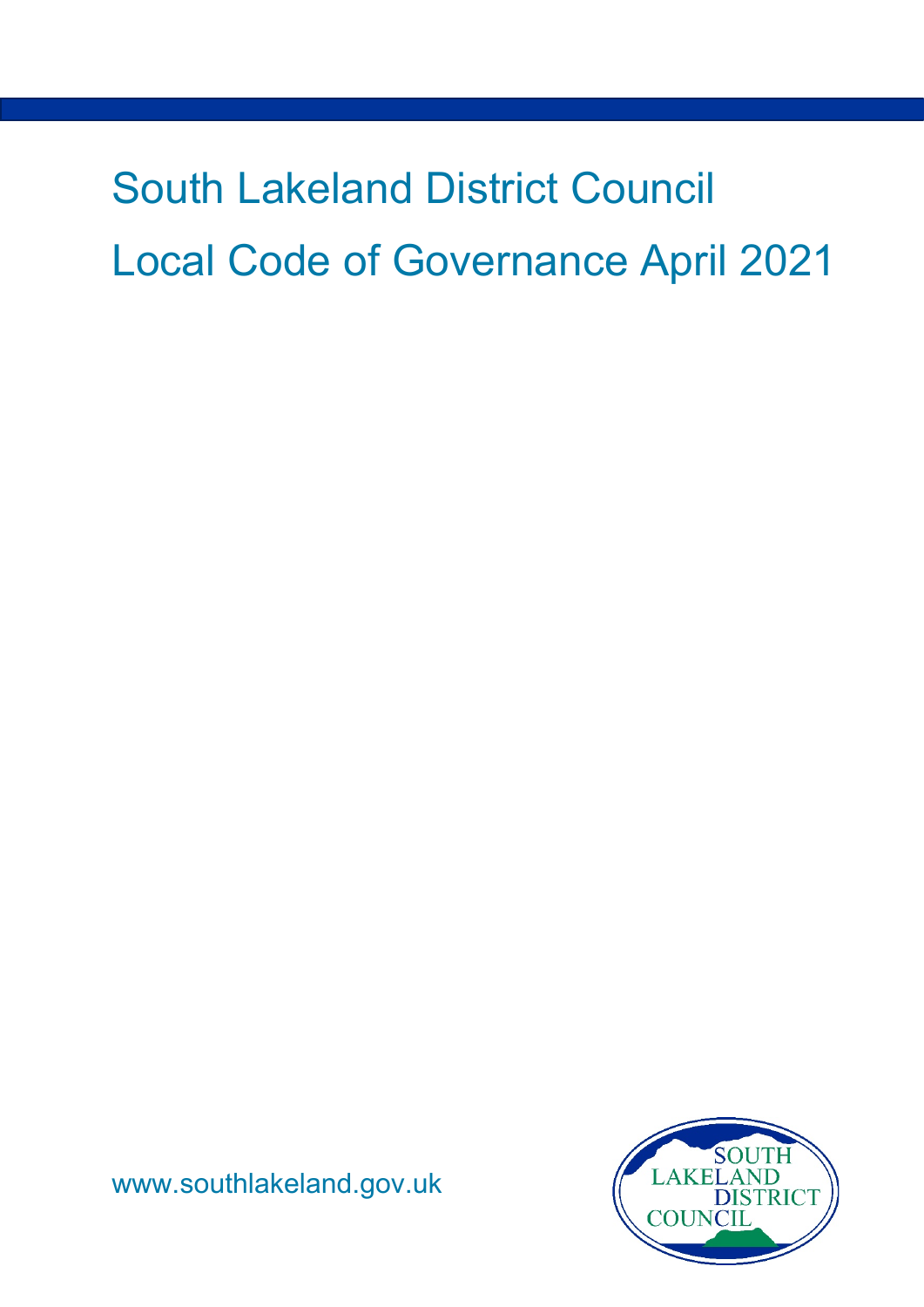#### **Contents**

| Principle A, Behaving with integrity, demonstrating strong commitment to ethical values,  |
|-------------------------------------------------------------------------------------------|
| Principle B, Ensuring openness and comprehensive stakeholder engagement6                  |
| Principle C, Defining outcomes in terms of sustainable economic, social, and              |
| Principle D, Determining the interventions necessary to optimise the achievement of the   |
| Principle E, Developing the entity's capacity, including the capability of its leadership |
| Principle F, Managing risks and performance through robust internal control and strong    |
| Principle G, Implementing good practices in transparency, reporting, and audit to deliver |
|                                                                                           |

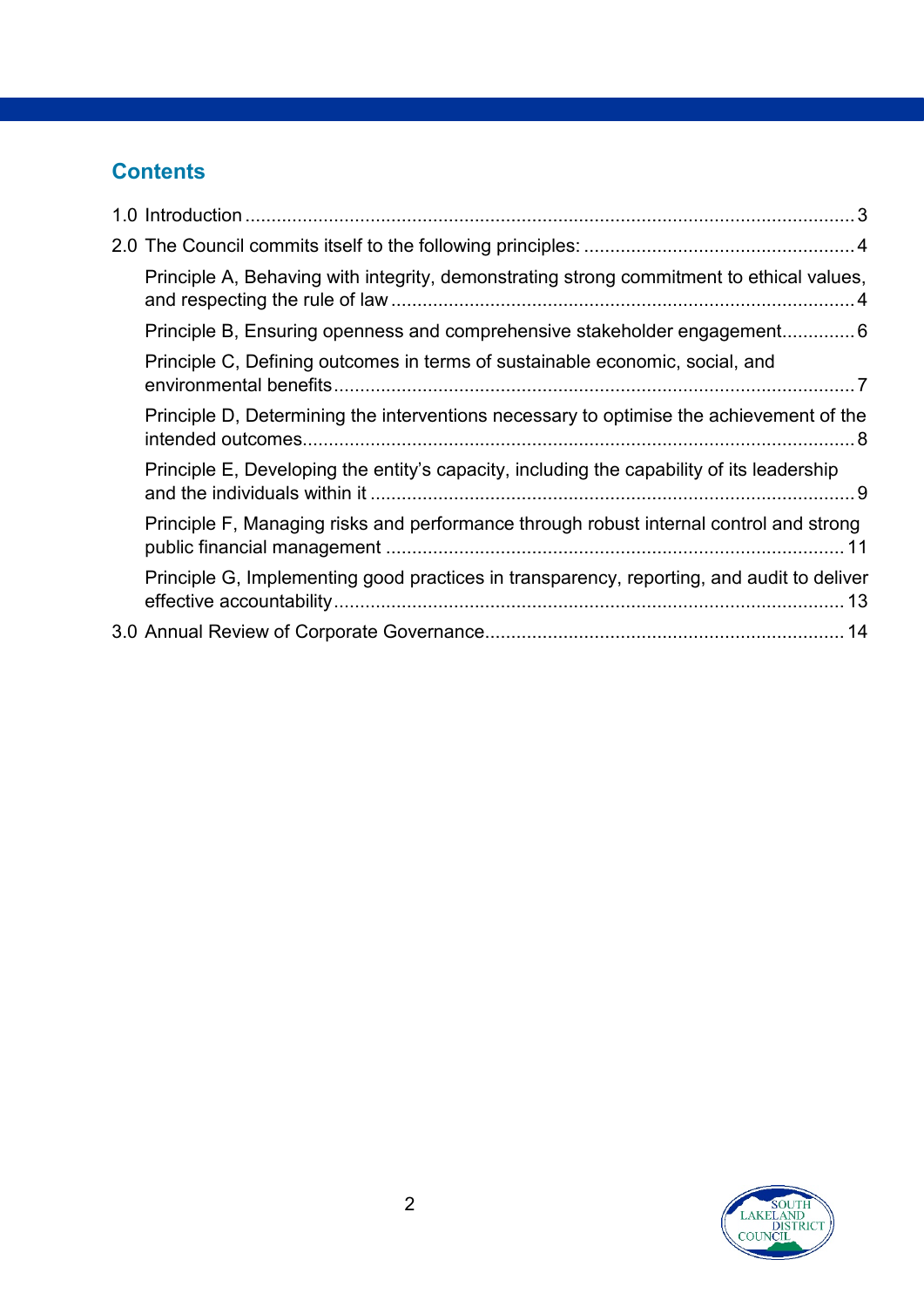# <span id="page-2-0"></span>1.0 Introduction

This Local Code of Governance has been developed from a framework document produced by The Chartered Institute of Public Finance and Accountancy (CIPFA) and the Society of Local Authority Chief Executives and Senior Managers (SOLACE). The CIPFA/SOLACE Delivering Good Governance in Local Government: Framework (2016) defines governance as follows:

"Governance comprises the arrangements put in place to ensure that the intended outcomes for stakeholders are defined and achieved.

To deliver good governance in the public sector, both governing bodies and individuals working for public sector entities must try to achieve their entity's objectives while acting in the public interest at all times.

Acting in the public interest implies primary consideration of the benefits for society, which should result in positive outcomes for service users and other stakeholders."

The framework contains seven principles. These are as follows:

Principle A – Behaving with integrity, demonstrating strong commitment to ethical values, and respecting the rule of law

Principle B – Ensuring openness and comprehensive stakeholder engagement

Principle C – Defining outcomes in terms of sustainable economic, social, and environmental benefits

Principle D – Determining the interventions necessary to optimise the achievement of the intended outcomes

Principle E – Developing the entity's capacity, including the capability of its leadership and the individuals within it

Principle F – Managing risks and performance through robust internal control and strong public financial management

Principle G – Implementing good practices in transparency, reporting, and audit to deliver effective accountability

The Council is committed to these principles and has adopted them into its Local Code. The remainder of this document sets out the local arrangements that support the achievement of these principles. The Council will review the effectiveness of these arrangements against the Framework on an annual basis.

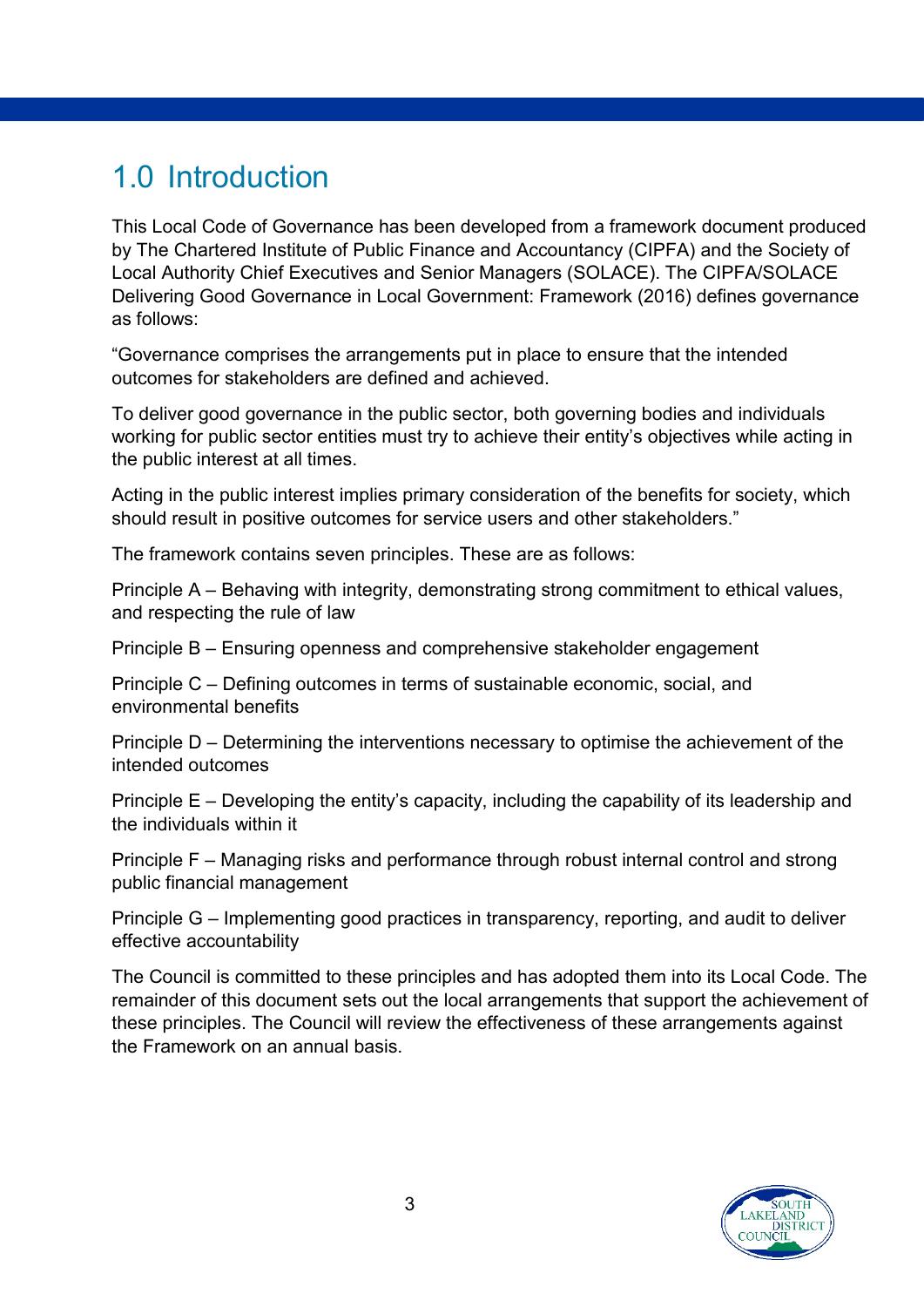# <span id="page-3-0"></span>2.0 The Council commits itself to the following principles:

# <span id="page-3-1"></span>Principle A, Behaving with integrity, demonstrating strong commitment to ethical values, and respecting the rule of law

Local government organisations are accountable not only for how much they spend, but also for how they use the resources under their stewardship. This includes accountability for outputs, both positive and negative, and for the outcomes they have achieved. In addition, they have an overarching responsibility to serve the public interest in adhering to the requirements of legislation and government policies. It is essential that, as a whole, they can demonstrate the appropriateness of all their actions across all activities and have mechanisms in place to encourage and enforce adherence to ethical values and to respect the rule of law.

In pursuance of this principle we will:

A1. make a Chief Executive (or equivalent) responsible and accountable to the authority for all aspects of operational management;

A2. make a senior officer (the Section 151 Officer) responsible to the authority for ensuring that appropriate advice is given on all financial matters, for keeping proper financial records and accounts, and for maintaining an effective system of internal financial control;

A3. appoint a professionally qualified and experienced Chief Finance Officer (Section 151 Officer), who will lead the promotion and delivery of good financial management, safeguarding public money and ensuring appropriate, economic, efficient and effective use of funds, together with professional accountability for finance staff throughout the Council with regard to CIPFA's Statement on the Role of the Chief Financial Officer in Local Government (2016);

A4. make a senior officer (the Monitoring Officer) responsible to the authority for ensuring that agreed procedures are followed and that all applicable statutes, regulations and other relevant statements of good practice are complied with.

A5. develop and maintain shared values including leadership values and ethics both for the Council and its staff reflecting public expectations about the conduct and behaviour of individuals and groups within and associated with the Council;

A6. use the Council's shared values to act as a guide for decision making and as a basis for developing positive and trusting relationships within the Council

A7. develop and adopt formal codes of conduct defining standards of personal behaviour;

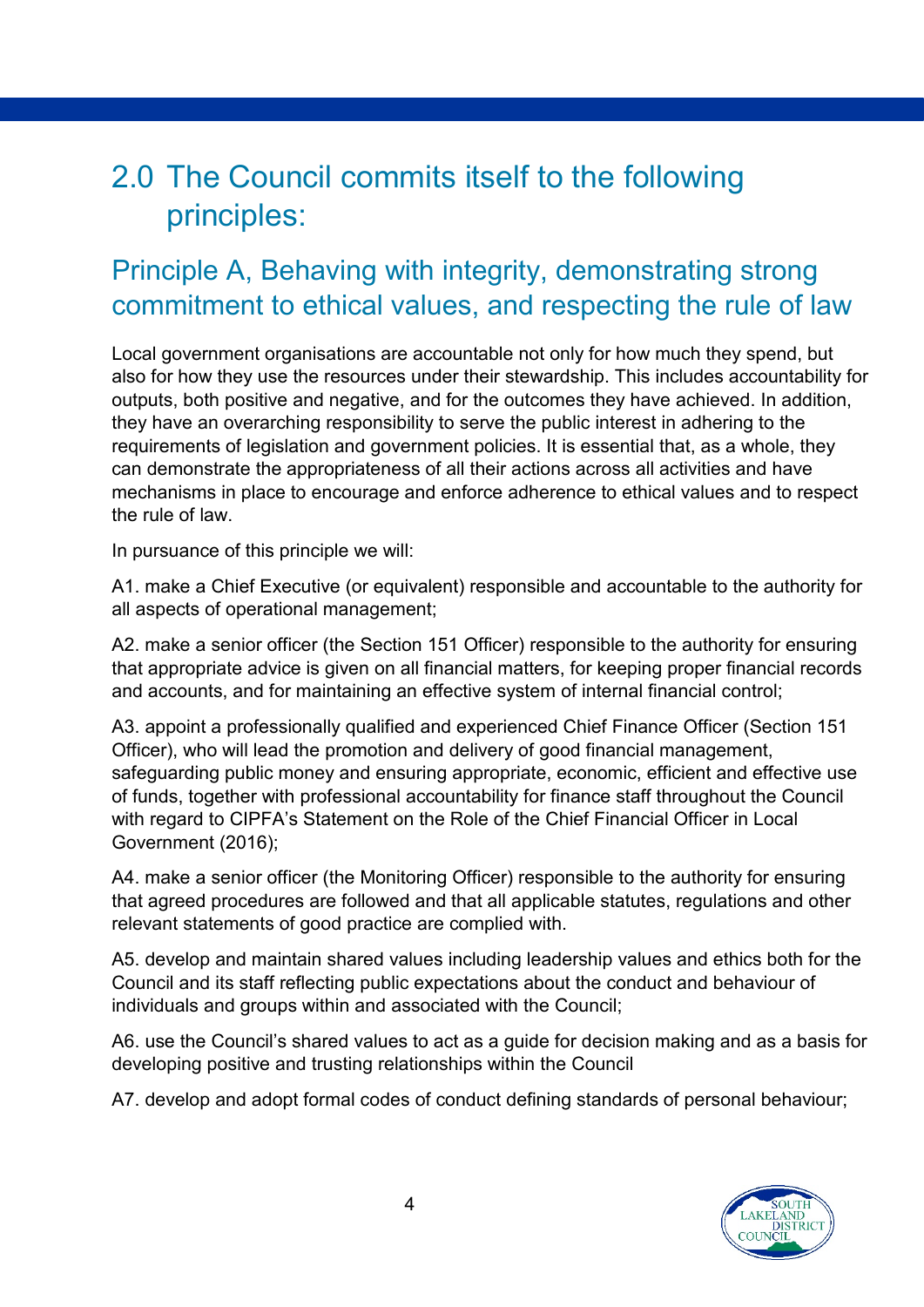A8. develop and maintain an effective standards committee that acts as the main means to raise awareness and take the lead in ensuring high standards of conduct are firmly embedded within the local culture;

A9. put in place arrangements to ensure that members and staff of the Council are not influenced by prejudice, bias or conflicts of interest in dealing with different stakeholders and put in place appropriate processes to ensure that they continue to operate in practice;

A10. put in place arrangements to ensure that procedures and operations are designed in conformity with appropriate ethical standards, and to monitor their continuing compliance in practice;

A11. ensure that systems and processes for financial administration and control, protection of the Authority's resources and assets, are designed in conformity with appropriate ethical standards; and are subject to monitoring of their effectiveness;

A12. put in place arrangements so that conflicts of interest on behalf of members and employees can be avoided and put in place appropriate processes to ensure that they continue to operate in practice;

A13. put in place effective transparent and accessible arrangements for dealing with complaints;

A14. actively recognise the limits of lawful activity placed on the Council by the ultra vires doctrine but also strive to utilise the Council's powers to the full benefit of our communities;

A15. observe all specific legislative requirements placed upon the Council as well as the requirements of general law, and in particular integrate the key principles of administrative law – rationality, legality and natural justice into the Council's procedures and decision making;

A16. put in place effective systems to protect the rights of staff. Ensure that policies for whistle blowing which are accessible to staff and those contracting with the authority, and arrangements for the support of whistle blowers, are in place;

A17. put in place effective anti-bribery, fraud and corruption policies that comply with the Code of Practice on Managing the Risk of Fraud and Corruption (CIPFA, 2014);

A18. use a statement of business conduct to make its expectations clear to partners and external providers of services;

A19. provide induction programmes tailored to individual needs and opportunities for members and officers to update their knowledge on a regular basis:

assess the skills required by members and officers and make arrangements to agree a development plan to develop those skills and address any training gaps, to enable roles to be carried out effectively;

A21. determine a scheme of delegated and reserved powers within the constitution and ensure that it is monitored and updated when required;

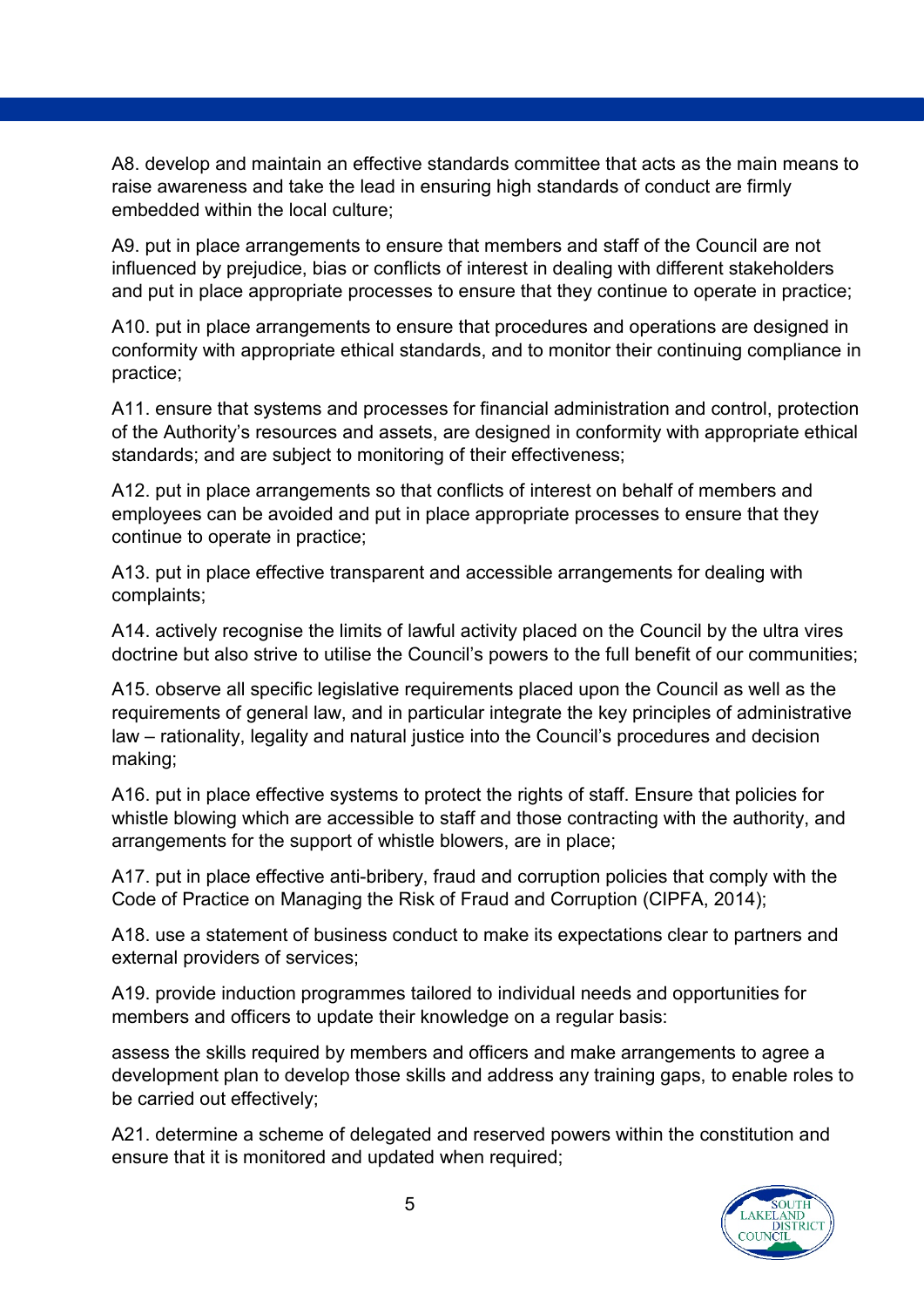A22. ensure that professional advice on legal and financial matters is available and recorded well in advance of decision making and used appropriately when decisions have significant legal or financial implications.

## <span id="page-5-0"></span>Principle B, Ensuring openness and comprehensive stakeholder engagement

Local government is run for the public good, organisations therefore should ensure openness in their activities. Clear, trusted channels of communication and consultation should be used to engage effectively with all groups of stakeholders, such as individual citizens and service users, as well as institutional stakeholders.

In pursuance of this principle we will:

B1. develop protocols to ensure effective communication between members and officers in their respective roles;

B2. develop protocols to ensure that the leader and chief executive negotiate their respective roles early in their relationship and that a shared understanding of roles and objectives is maintained;

B3. ensure that the Council's vision, values, strategic plans, priorities and targets are developed through robust mechanisms, and in consultation with the local community and other key stakeholders, and that they are clearly articulated and disseminated;

B4. in pursuing partnerships, agree a set of values against which decision making and actions can be judged in line with and having referred to the Partnership Register and Guidance;

B5. develop and maintain open and effective mechanisms for documenting evidence for decisions and recording the criteria, rationale and considerations on which decisions are based;

B6. put in place effective arrangements designed to encourage individuals from all sections of the community to engage with, contribute to and participate in the work of the authority;

B7. make clear to ourselves, all staff and the community, to whom we are accountable and for what;

B8. consider those institutional stakeholders to whom we are accountable and assess the effectiveness of the relationships and any changes required:

B9. establish clear channels of communication with all sections of the community and other stakeholders and put in place monitoring arrangements to ensure that they operate effectively;

B10. put in place arrangements to enable the authority to engage with all sections of the community effectively. These arrangements will recognise that different sections of the

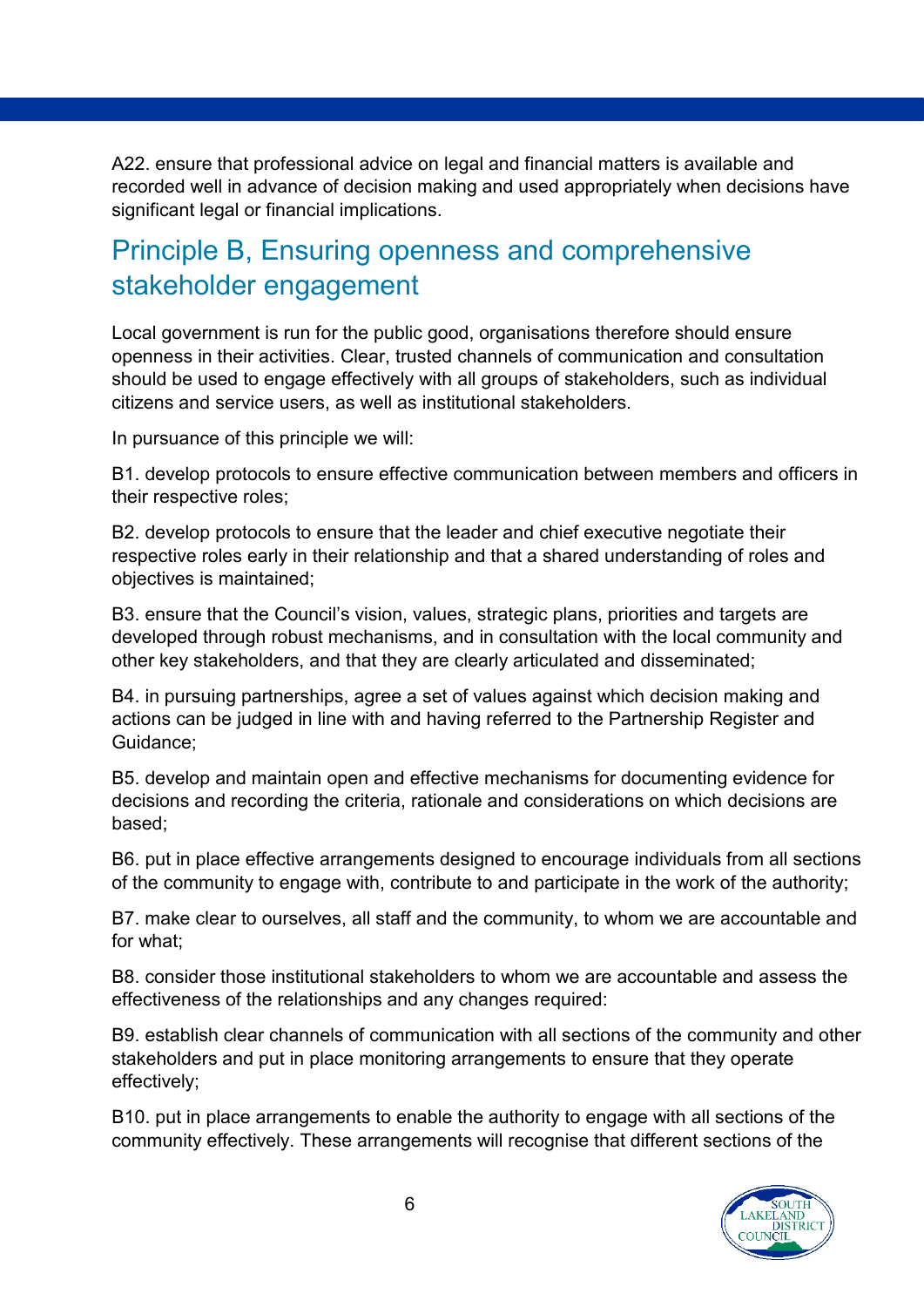community have different priorities and establish explicit processes for dealing with these competing demands;

B11. develop and maintain a clear policy on how staff and their representatives are consulted and involved in decision making;

B12. to put in place measures to ensure freedom of information requests and transparency requirements are adhered to, including publication through the Council's website;

B13. to ensure committee decisions are fully documented through the use of appropriate report templates, agenda submission processes and minutes;

B14. publish an annual report on a timely basis to communicate the authority's activities and achievements, its financial position and performance;

B15. promote the use of technology to enhance efficiency and quality of service;

B16. ensure that professional advice on legal and financial matters is available and recorded well in advance of decision making and used appropriately when decisions have significant legal or financial implications;

B17. when working in partnership, ensure that there is a clear statement setting out the purpose of the partnership and the outputs to be achieved.

#### <span id="page-6-0"></span>Principle C, Defining outcomes in terms of sustainable economic, social, and environmental benefits

The long-term nature and impact of many of local government's responsibilities mean that it should define and plan outcomes and that these should be sustainable. Decisions should further the organisation's purpose, contribute to intended benefits and outcomes, and remain within the limits of authority and resources. Input from all groups of stakeholders, including citizens, service users, and institutional stakeholders, is vital to the success of this process and in balancing competing demands when determining priorities for the finite resources available.

In pursuance of this principle we will:

C1. make a clear statement of the authority's purpose and vision and use it as a basis for corporate and service planning. and shaping the Council Plan;

C2. review on a regular basis the authority's vision for the local area and its impact in the authority's governance arrangements;

C3. when working in partnership, ensure that there is a clear statement setting out the purpose of the partnership and the outputs to be achieved;

C4. develop and maintain an effective scrutiny function which encourages constructive challenge and enhances the authority's performance overall;

C5. produce an annual report on scrutiny function activity;

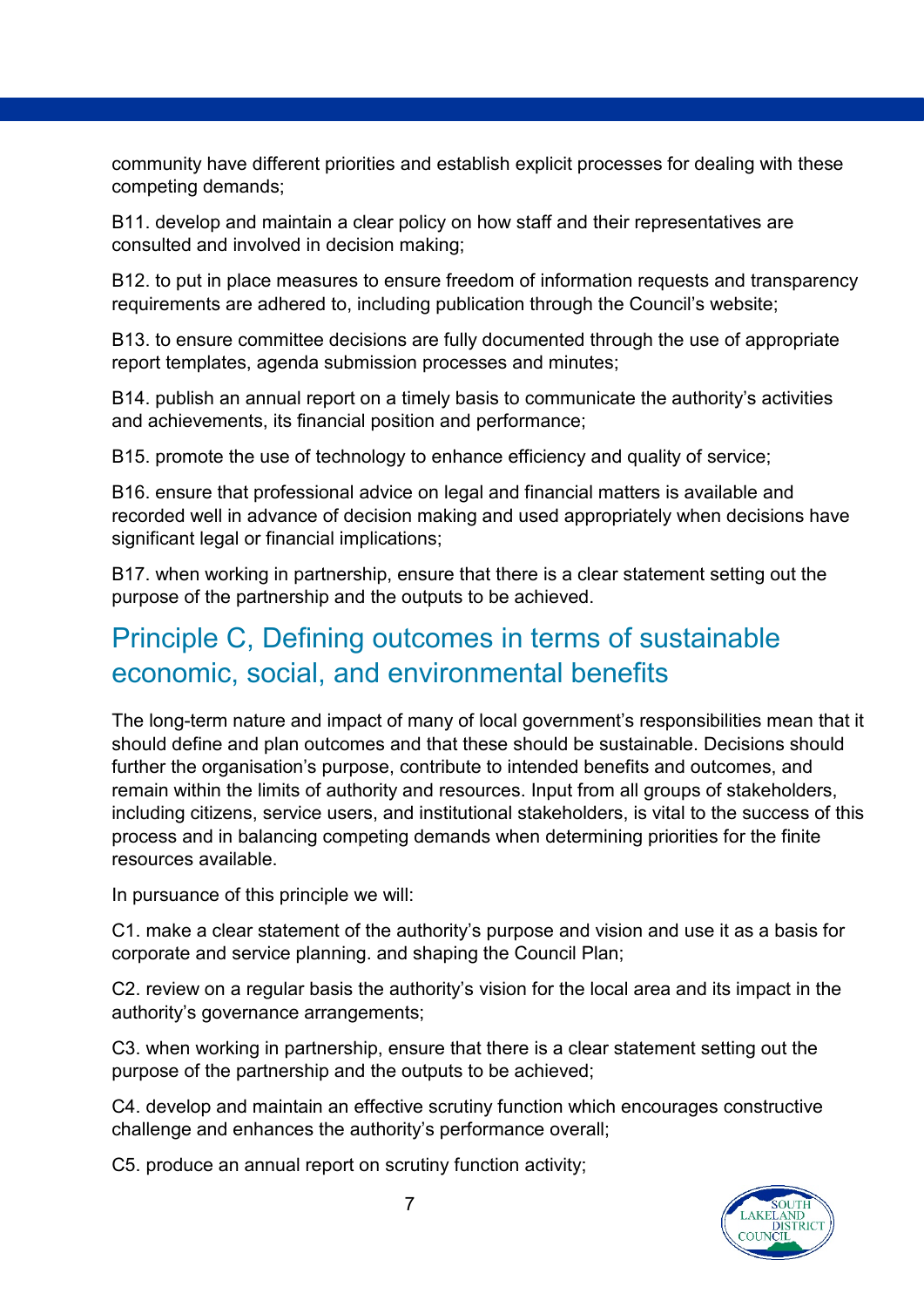C6. ensure performance, financial and non-financial, is reported to senior management and Members including action plans where necessary;

C7. link service plans to agreed measures and targets within the Council plan;

C8. ensure strategic investment decisions are managed through the capital budgeting process and Medium Term Financial Plan linked to the Council Plan, including the economic, social and environmental impacts;

C9. ensure committee reports are shared with senior management and portfolio holders as part of the pre agenda submission process;

C10. ensure that the Council's vision, values, strategic plans, priorities and targets are developed through robust mechanisms, and in consultation with the local community and other key stakeholders, and that they are clearly articulated and disseminated;

C11. ensure that risk management is embedded into the culture of the authority, with members and managers at all levels recognising that risk management is part of their job;

C12. put arrangements in place to capture and manage risks corporately;

C13. develop and maintain open and effective mechanisms for documenting evidence for decisions and recording the criteria, rationale and considerations on which decisions are based.

C14. ensure the Council fully complies with the requirements of the CIPFA Financial Management Code (CIPFA FM Code).

## <span id="page-7-0"></span>Principle D, Determining the interventions necessary to optimise the achievement of the intended outcomes

Local government achieves its intended outcomes by providing a mixture of legal, regulatory, and practical interventions (courses of action). Determining the right mix of these courses of action is a critically important strategic choice that local government has to make to ensure intended outcomes are achieved. They need robust decision-making mechanisms to ensure that their defined outcomes can be achieved in a way that provides the best trade-off between the various types of resource inputs while still enabling effective and efficient operations. Decisions made need to be reviewed frequently to ensure that achievement of outcomes is optimised.

In pursuance of this principle we will:

D1. decide how the quality of service for users is to be measured and ensure that the information needed to review service quality effectively and regularly is available;

D2. decide how value for money is to be measured and ensure that we have the information needed to review value for money and performance effectively; measure the environmental impact of policies, plans and decisions;

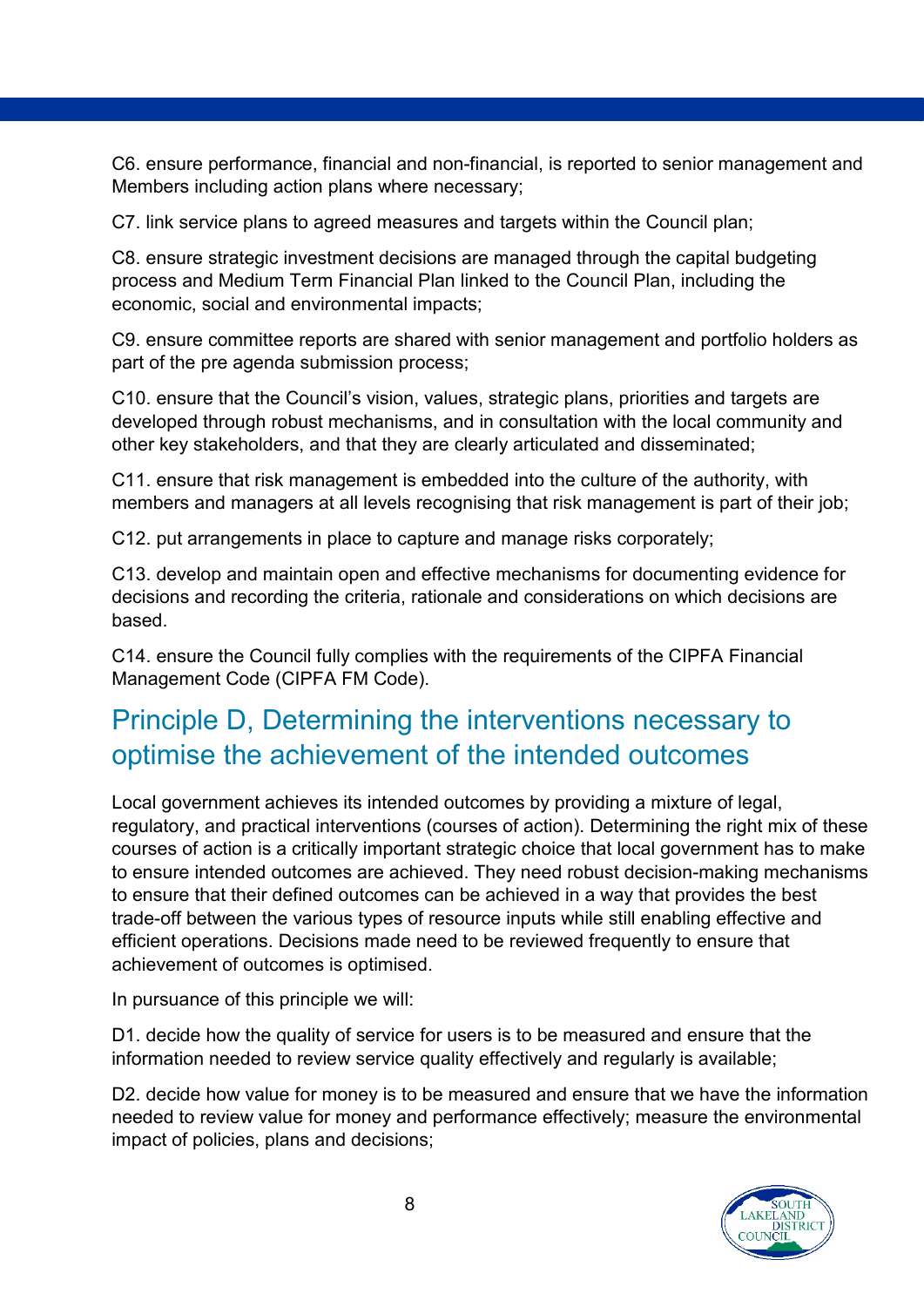D3. produce timely, accurate and impartial financial information for decision making, enabling the Authority to meet its objectives and providing effective stewardship and value for money;

D4. ensure that effective mechanisms exist to monitor service delivery;

D5. ensure that those making decisions are provided with information that is fit for the purpose – relevant, timely and gives clear explanations of technical issues and their implications;

D6. produce clear, timely, complete and accurate information for budget holders and senior officers relating to the budgetary and financial performance of the Council;

D7. establish a medium term business and financial planning process in order to deliver a financial strategy ensuring sustainable finances, a robust annual budget process ensuring financial balance and an adequate monitoring process; all of which are subject to regular review;

D8. when working in partnership ensure that appropriate governance arrangements are in place that include responsibilities and arrangements for managing risk for each counterparty;

D9. agree annually a calendar of meetings to be used as the basis for forward planning of decision making;

D10. to ensure committee decisions are fully documented through the use of appropriate report templates, agenda submission processes and minutes;

D11. develop and maintain open and effective mechanisms for documenting evidence for decisions and recording the criteria, rationale and considerations on which decisions are based;

D12. establish clear channels of communication with all sections of the community and other stakeholders and put in place monitoring arrangements to ensure that they operate effectively;

D13. ensure that risk management is embedded into the culture of the authority, with members and managers at all levels recognising that risk management is part of their job;

D14. Consider social value when preparing service plans, considering procurement and commissioning and monitoring performance.

# <span id="page-8-0"></span>Principle E, Developing the entity's capacity, including the capability of its leadership and the individuals within it

Local government needs appropriate structures and leadership, as well as people with the right skills, appropriate qualifications and mindset, to operate efficiently and effectively and achieve intended outcomes within the specified periods. A local government organisation must ensure that it has both the capacity to fulfil its own mandate and to

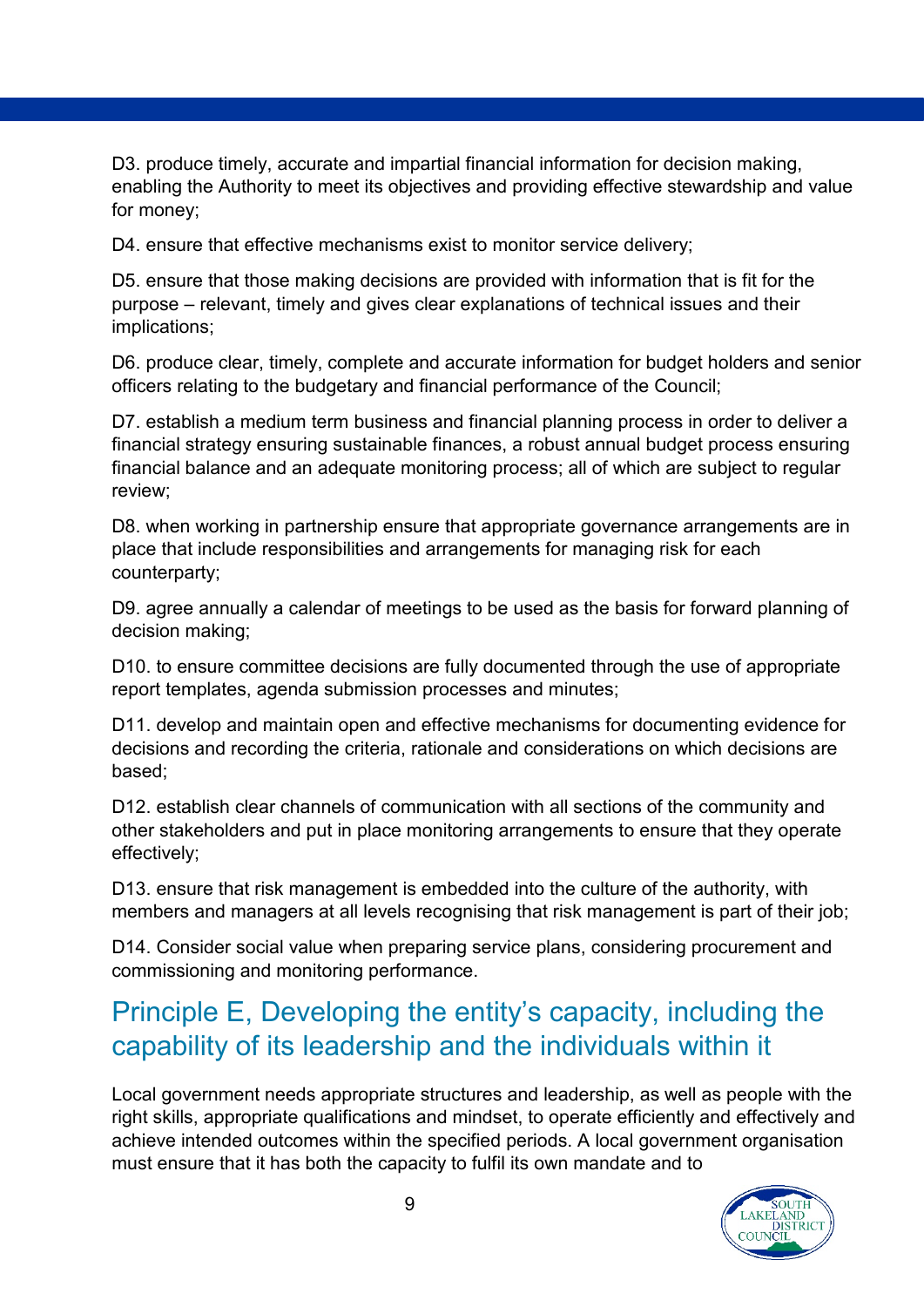make certain that there are policies in place to guarantee that its management has the operational capacity for the organisation as a whole.

Because both individuals and the environment in which an organisation operates will change over time, there will be a continuous need to develop its capacity as well as the skills and experience of individual staff members. Leadership in local government is strengthened by the participation of people with many different types of backgrounds, reflecting the structure and diversity of communities.

In pursuance of this principle we will:

E1. publish an annual report on a timely basis to communicate the authority's activities and achievements, its financial position and performance;

E2. assess the skills required by members and officers and make arrangements to agree a development plan to develop those skills and address any training gaps, to enable roles to be carried out effectively;

E3. embed financial competencies within all appropriate person specifications and appraisals;

E4. ensure that Councillor's roles and responsibilities for monitoring financial/budgetary performance are clear; and they are provided with and have access to adequate financial skills and training to assist in discharging these responsibilities;

E5. develop skills on a continuing basis to improve performance, including the ability to scrutinise and challenge and to recognise when outside expert advice is needed, in line with the member development strategy;

E6. provide induction programmes tailored to individual needs and opportunities for members and officers to update their knowledge on a regular basis;

E7. ensure that the statutory officers have the skills, resources and support necessary to perform effectively in their roles and that these roles are properly understood throughout the authority;

E8. consider career structures for members and officers to encourage participation and development;

E9. manage the strategic Human Resource Management and Organisational Development needs of the organisation through relevant policies and accreditation;

E10. promote the use of technology to enhance efficiency and quality of service;

10

E11. ensure members and officers are aware of corporate guidance around partnership working through annual partnership review;

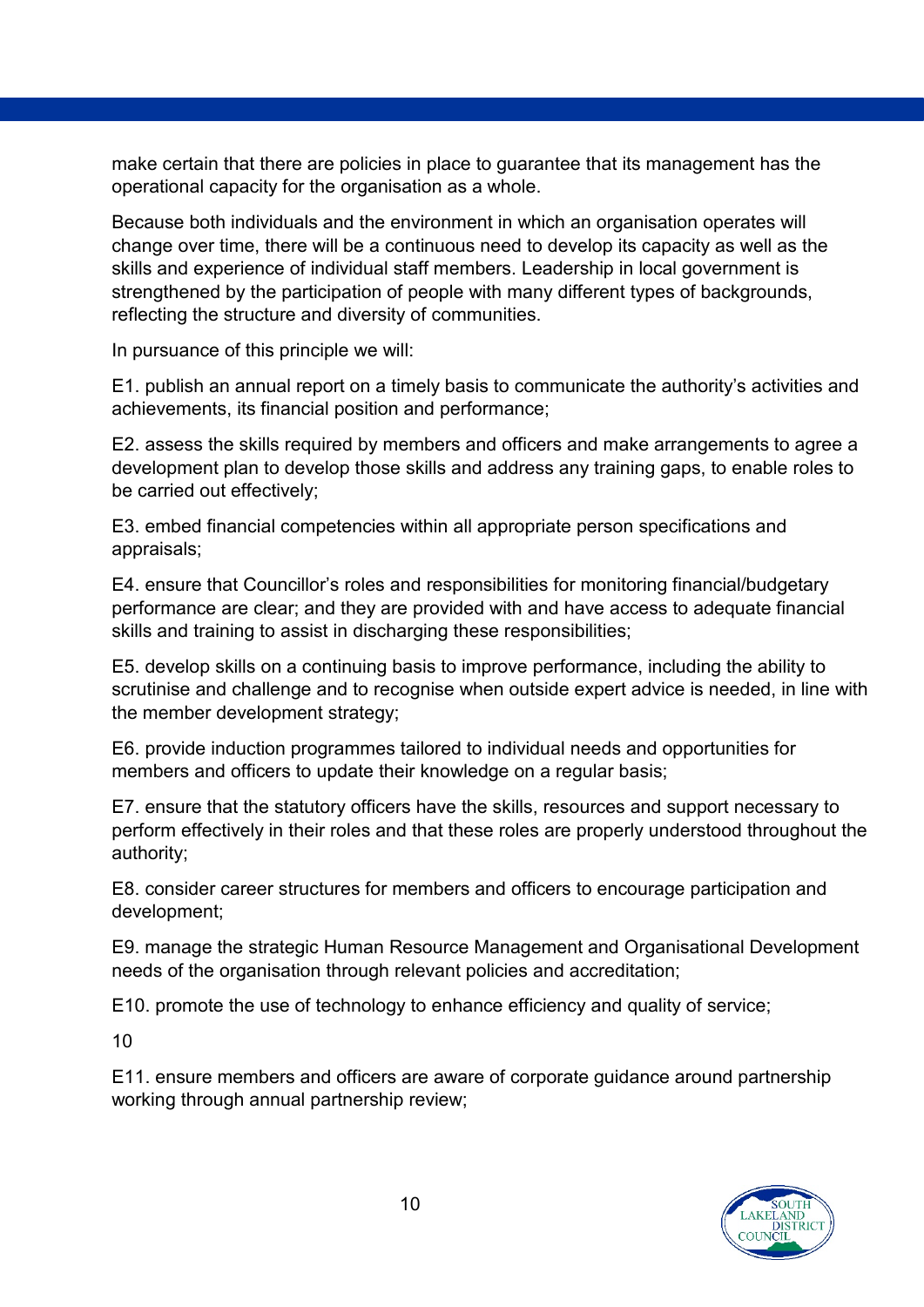E12. decide how value for money is to be measured and ensure that we have the information needed to review value for money and performance effectively; measure the environmental impact;

E13. when working in partnership, ensure that appropriate governance arrangements are in place that make clear the financial controls, data sharing, audit and scrutiny arrangements;

E14. develop protocols to ensure effective communication between members and officers in their respective roles;

E15. develop protocols to ensure that the leader and chief executive negotiate their respective roles early in their relationship and that a shared understanding of roles and objectives is maintained;

E16. determine a scheme of delegated and reserved powers within the constitution and ensure that it is monitored and updated when required;

E17. ensure effective internal control arrangements exist for sound financial management systems and processes;

E18. establish clear channels of communication with all sections of the community and other stakeholders and put in place monitoring arrangements to ensure that they operate effectively.

#### <span id="page-10-0"></span>Principle F, Managing risks and performance through robust internal control and strong public financial management

Local government needs to ensure that the organisations and governance structures that it oversees have implemented, and can sustain, an effective performance management system that facilitates effective and efficient delivery of planned services. Risk management and internal control are important and integral parts of a performance management system and are crucial to the achievement of outcomes. Risk should be considered and addressed as part of all decision making activities.

A strong system of financial management is essential for the implementation of policies and the achievement of intended outcomes, as it will enforce financial discipline, strategic allocation of resources, efficient service delivery and accountability.

It is also essential that a culture and structure for scrutiny are in place as a key part of accountable decision making, policy making and review. A positive working culture that accepts, promotes and encourages constructive challenge is critical to successful scrutiny and successful service delivery. Importantly, this culture does not happen automatically, it requires repeated public commitment from those in authority.

In pursuance of this principle we will:

F1. maintain a prudential financial framework, balance commitments with available resources; and monitor income and expenditure levels to ensure this balance is achieved;

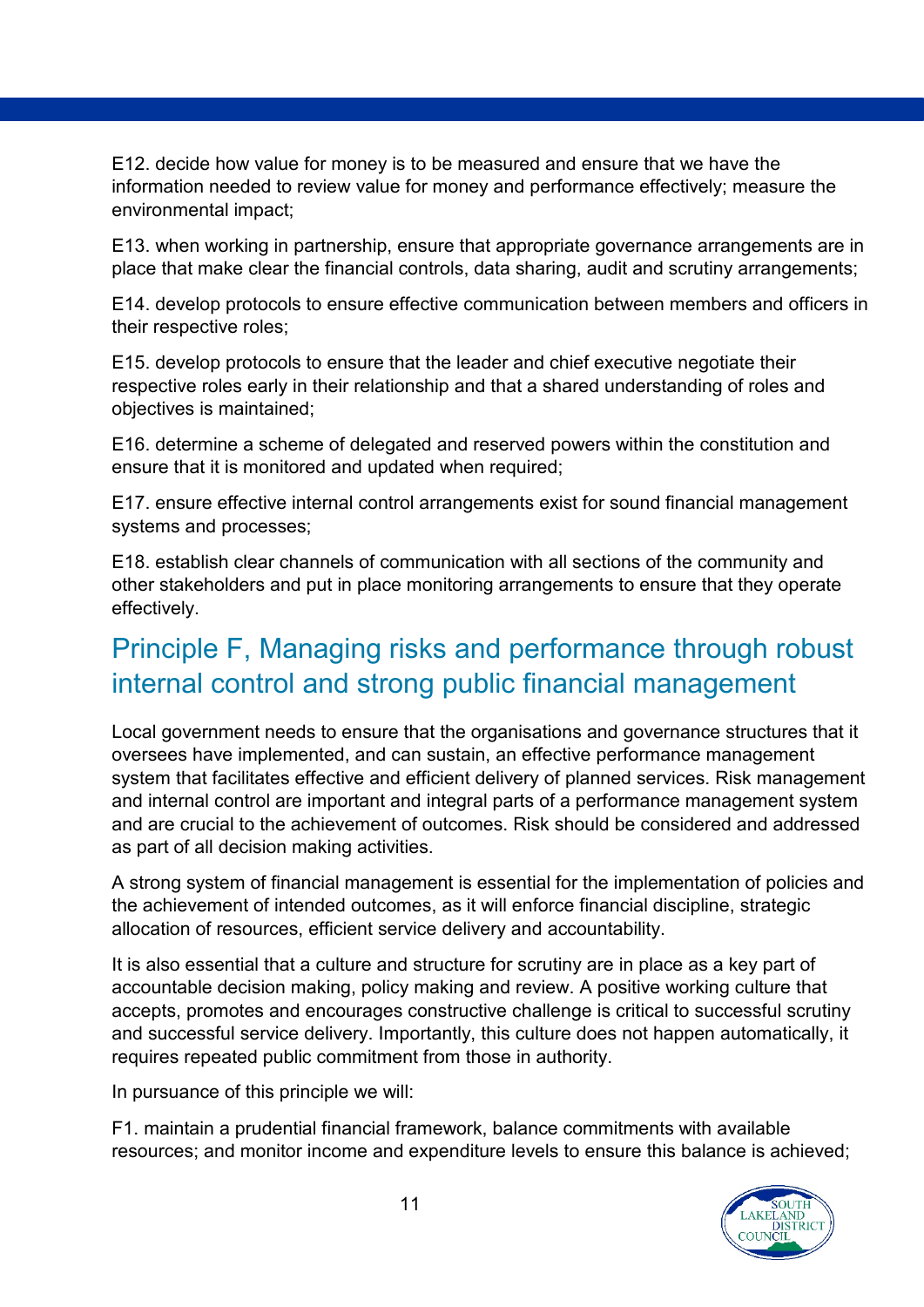F2. ensure compliance with the CIPFA codes regarding a Prudential Framework for Capital Finance and Treasury Management;

F3. put in place effective arrangements to deal with a failure in service delivery;

F4. determine a scheme of delegated and reserved powers within the constitution and ensure that it is monitored and updated when required;

F5. require appropriate management accounting, functions and controls to be in place within the Council;

F6. ensure budget calculations are robust and reserves are adequate;

F7. ensure that effective management arrangements are in place at the top of the organisation;

F8. ensure that risk management is embedded into the culture of the authority, with members and managers at all levels recognising that risk management is part of their job:

F9. ensure effective internal control arrangements exist for sound financial management systems and processes;

F10. review the scope of the Chief Finance Officer's (Section 151 Officer's) non financial areas of responsibility to ensure financial matters are not compromised;

F11. provide the Financial Services with the resources, expertise and systems necessary to perform its role effectively within the Council;

F12. on an annual basis, publish an annual report giving information on the authority's vision, strategy, plans and financial statements as well as information about the outcomes, achievements and the satisfaction of service users in the previous period;

F13. set out clear financial and contract procedure rules, kept under review as part of the overall Constitution of the Council;

F14. put arrangements in place for sharing, gathering and storing data and ensuring data quality;

F15. put arrangements in place to capture and manage risks corporately;

F16. when working in partnership, ensure that appropriate governance arrangements are in place that make clear the financial controls, data sharing, audit and scrutiny arrangements;

F17. ensure performance, financial and non-financial, is reported to senior management and Members including action plans where necessary;

F18. to ensure committee decisions are fully documented through the use of appropriate report templates, agenda submission processes and minutes;

F19. ensure that professional advice on legal and financial matters is available and recorded well in advance of decision making and used appropriately when decisions have significant legal or financial implications;

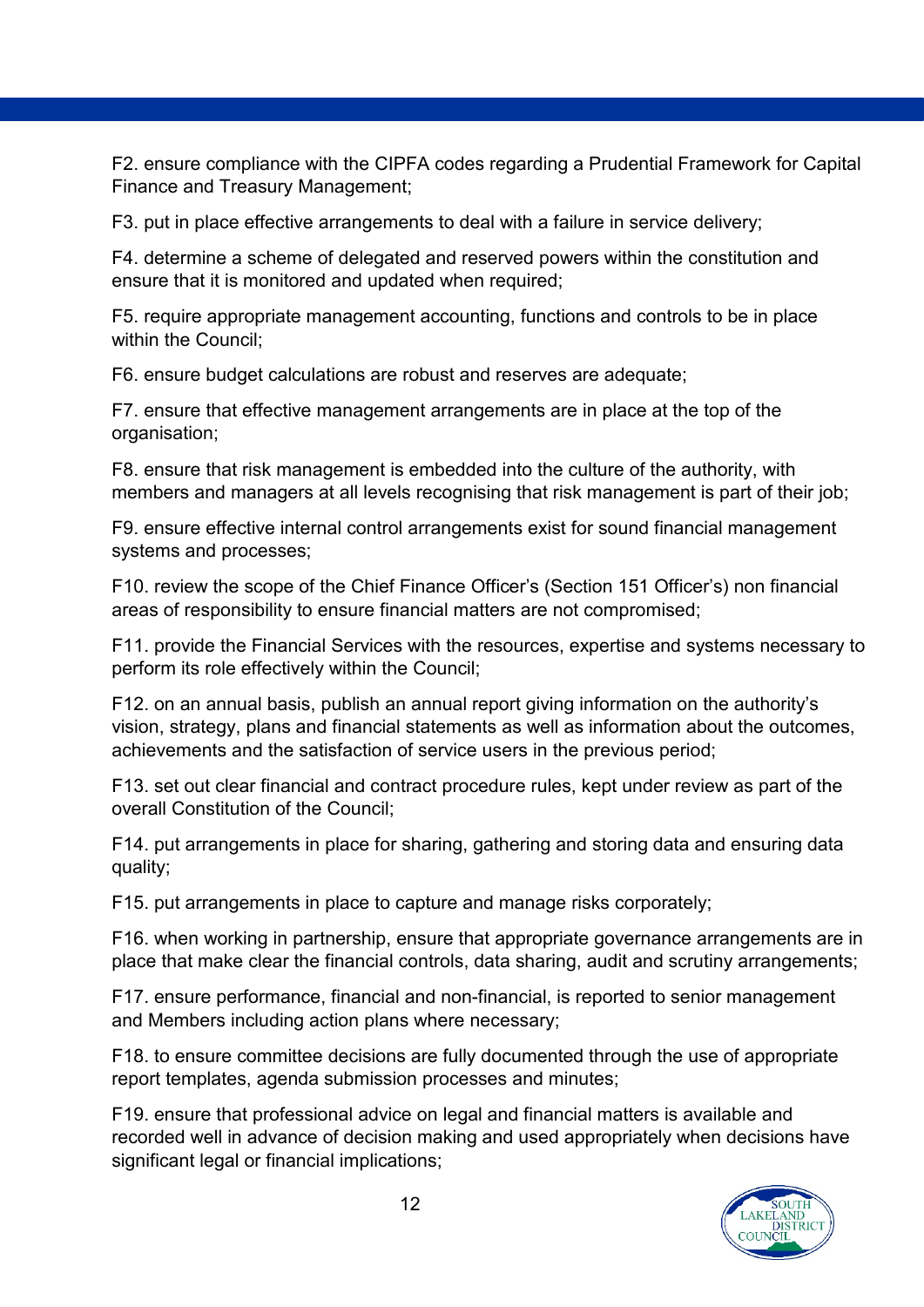F20. develop and maintain an effective scrutiny function which encourages constructive challenge and enhances the authority's performance overall;

F21. ensure that systems and processes for financial administration and control, protection of the Authority's resources and assets, are designed in conformity with appropriate ethical standards; and are subject to monitoring of their effectiveness;

F22. ensure an effective internal audit function is resourced and maintained and complies with Public Sector Internal Audit Standards (PSIAS);

F23. put in place effective anti-bribery, fraud and corruption policies that comply with the Code of Practice on Managing the Risk of Fraud and Corruption (CIPFA, 2014);

F24. require our arrangements for financial and internal control and management of risk to be formally addressed within the annual governance reports;

F25. ensure audit committee complies with Audit Committees: Practical Guidance for Local Authorities and Police (CIPFA, 2018).

#### <span id="page-12-0"></span>Principle G, Implementing good practices in transparency, reporting, and audit to deliver effective accountability

Accountability is about ensuring that those making decisions and delivering services are answerable for them. Effective accountability is concerned not only with reporting on actions completed, but also ensuring that stakeholders are able to understand and respond as the organisation plans and carries out its activities in a transparent manner. Both external and internal audit contribute to effective accountability.

In pursuance of this principle we will:

G1. set out a clear statement of the respective roles and responsibilities of the Council's executive committee and the members individually and the authority's approach towards putting this into practice;

G2. set out a clear statement of the respective roles and responsibilities of the Council's other committees and members and senior officers;

G3. set out the terms and conditions for remuneration of members and officers and publish

an Annual Pay policy statement in accordance with the requirements of the Localism Act 2011;

G4. ensure an effective internal audit function is resourced and maintained and complies with Public Sector Internal Audit Standards (PSIAS);

G5. develop and maintain effective arrangements for determining the remuneration of senior staff;

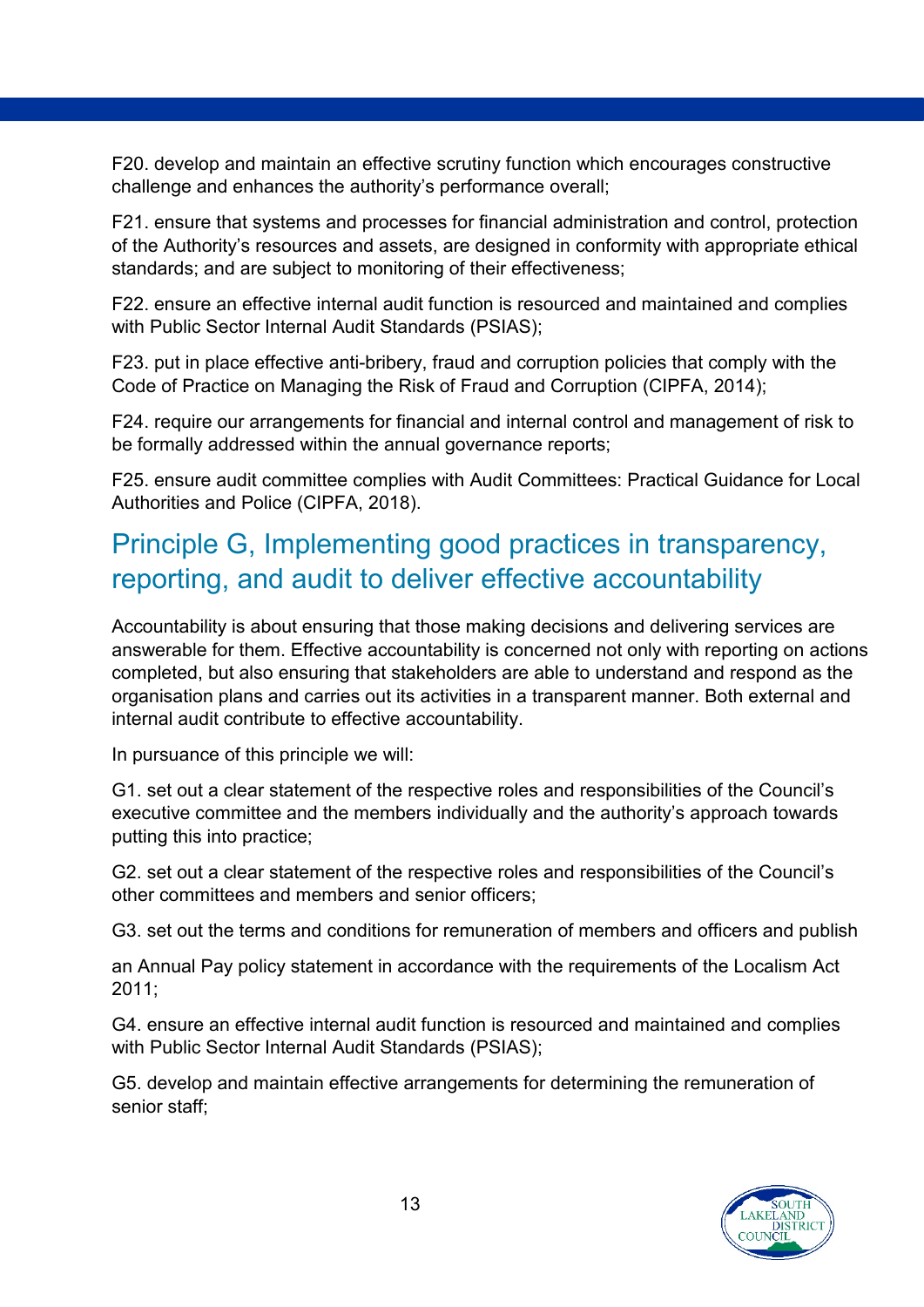G6. ensure that professional advice on legal and financial matters is available and recorded well in advance of decision making and used appropriately when decisions have significant legal or financial implications;

G7. enable the Chief Finance Officer (Section 151 Officer) to bring influence to bear on all material decisions and provide advice on the levels of reserves and balances to be retained;

G8. require our arrangements for financial and internal control and management of risk to be formally addressed within the annual governance reports;

G9. ensure that the authority as a whole is open and accessible to the community, service users and staff and make a commitment to openness and transparency in all our dealings, including partnerships subject only to the need to preserve confidentiality in those specific circumstances where it is proper and appropriate to do so;

G10. develop and maintain an effective audit committee which is independent of the executive and scrutiny functions;

G11. enable the Chief Finance Officer (Section 151 Officer) to have direct access to the Council's Audit Committee and External Auditor;

G12. ensure audit committee complies with Audit Committees: Practical Guidance for Local Authorities and Police (CIPFA, 2018);

G13. establish clear channels of communication with all sections of the community and other stakeholders and put in place monitoring arrangements to ensure that they operate effectively;

G14. publish an annual report on a timely basis to communicate the authority's activities and achievements, its financial position and performance;

G15. produce timely, accurate and impartial financial information for decision making, enabling the Authority to meet its objectives and providing effective stewardship and value for money;

G16. produce clear, timely, complete and accurate information for budget holders and senior officers relating to the budgetary and financial performance of the Council.

# <span id="page-13-0"></span>3.0 Annual Review of Corporate Governance

At the end of the year, the Council will produce its Annual Governance Statement which will review the effectiveness of the actual system of internal control in place against both the Local Code of Governance and the CIPFA best practice framework. The review will draw various sources of evidence including:

- detailed self-assessment against the CIPFA best practice examples
- the Internal Audit annual opinion,